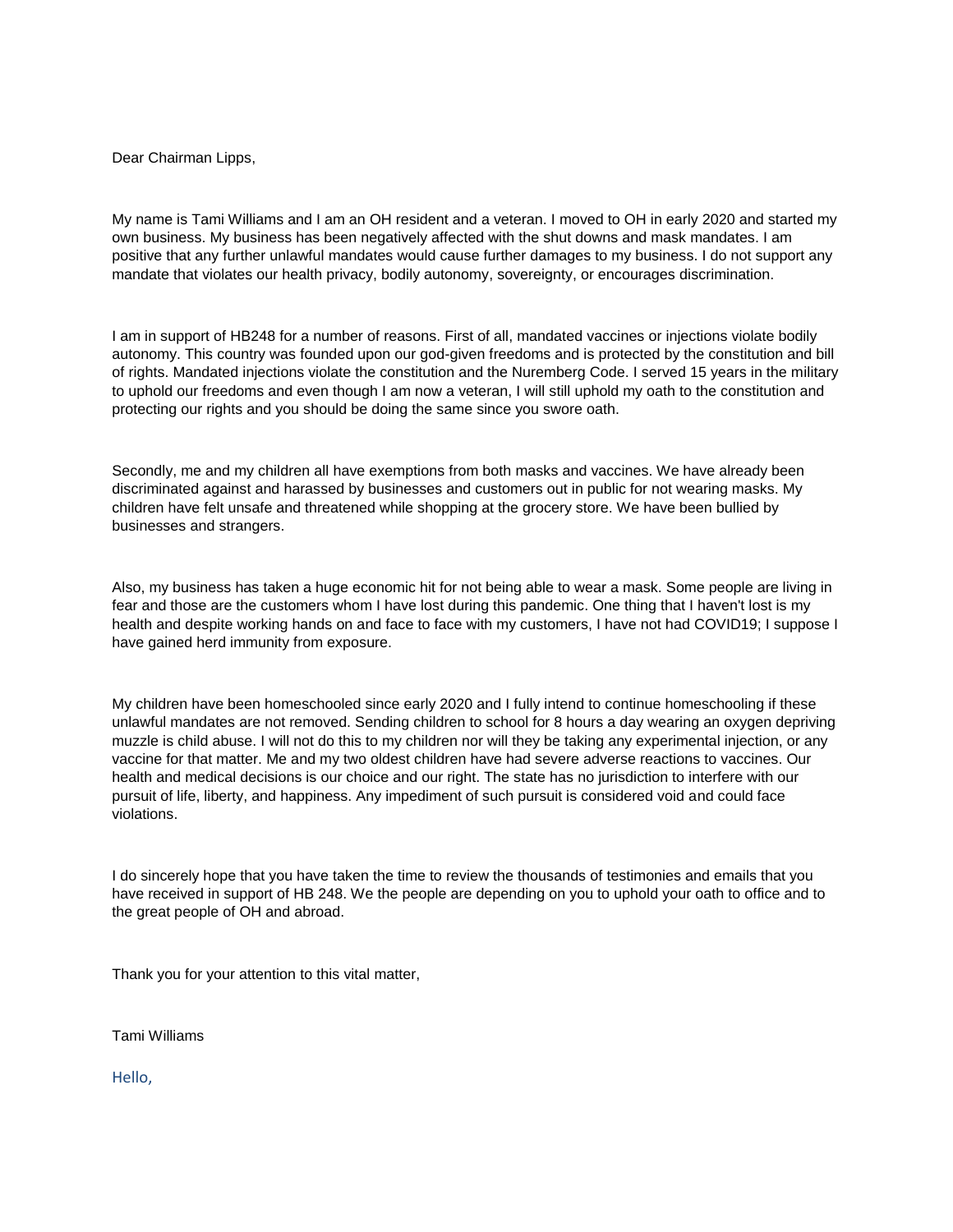Please write your testimony in a separate document and attach it as a pdf. We require that testimony submissions include both a witness form and a written document as two separate items.

Thank you,

Abby

## **Abby Chumley**

LSC Fellow

Ohio House of Representatives

Representative P. Scott Lipps

Show quoted text

Hi Abby,

Thank you for your response. Do you have a witness form that you can send to me please?

Thank you,

Tami Williams

Hide quoted text

On Mon, May 24, 2021, 3:11 PM [Rep62@ohiohouse.gov](mailto:Rep62@ohiohouse.gov) [<Rep62@ohiohouse.gov>](mailto:Rep62@ohiohouse.gov) wrote:

## Hello,

Please write your testimony in a separate document and attach it as a pdf. We require that testimony submissions include both a witness form and a written document as two separate items.

Thank you,

Abby

**Abby Chumley**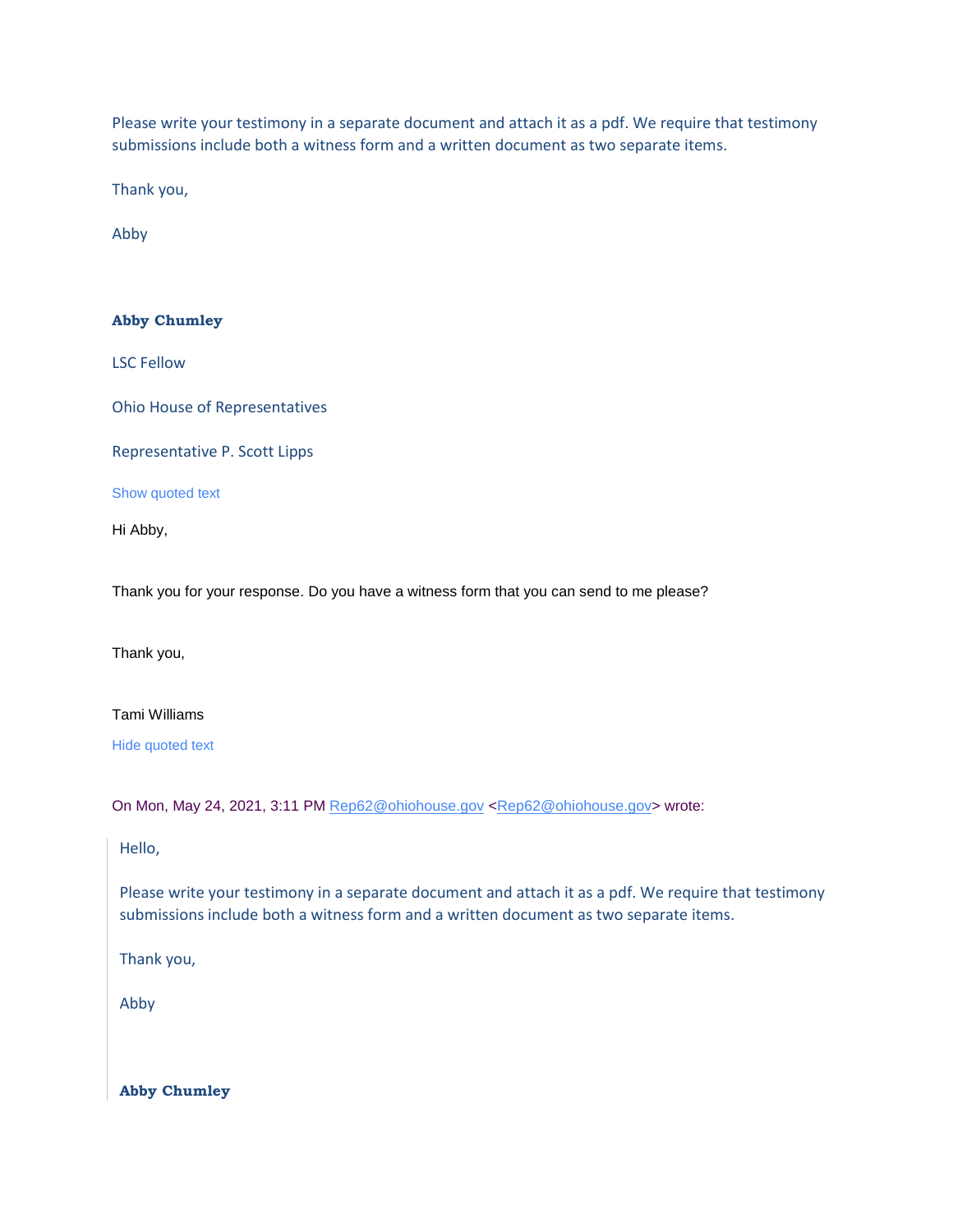LSC Fellow

Ohio House of Representatives

Representative P. Scott Lipps

**From:** Tami Williams [<browbladingandspa@gmail.com>](mailto:browbladingandspa@gmail.com) **Sent:** Monday, May 24, 2021 9:20 AM **To:** Rep62 [<Rep62@ohiohouse.gov>](mailto:Rep62@ohiohouse.gov) **Cc:** Rep52 [<Rep52@ohiohouse.gov>](mailto:Rep52@ohiohouse.gov) **Subject:** HB248 Testimony

Dear Chairman Lipps,

My name is Tami Williams and I am an OH resident and a veteran. I moved to OH in early 2020 and started my own business. My business has been negatively affected with the shut downs and mask mandates. I am positive that any further unlawful mandates would cause further damages to my business. I do not support any mandate that violates our health privacy, bodily autonomy, sovereignty, or encourages discrimination.

I am in support of HB248 for a number of reasons. First of all, mandated vaccines or injections violate bodily autonomy. This country was founded upon our god-given freedoms and is protected by the constitution and bill of rights. Mandated injections violate the constitution and the Nuremberg Code. I served 15 years in the military to uphold our freedoms and even though I am now a veteran, I will still uphold my oath to the constitution and protecting our rights and you should be doing the same since you swore oath.

Secondly, me and my children all have exemptions from both masks and vaccines. We have already been discriminated against and harassed by businesses and customers out in public for not wearing masks. My children have felt unsafe and threatened while shopping at the grocery store. We have been bullied by businesses and strangers.

Also, my business has taken a huge economic hit for not being able to wear a mask. Some people are living in fear and those are the customers whom I have lost during this pandemic. One thing that I haven't lost is my health and despite working hands on and face to face with my customers, I have not had COVID19; I suppose I have gained herd immunity from exposure.